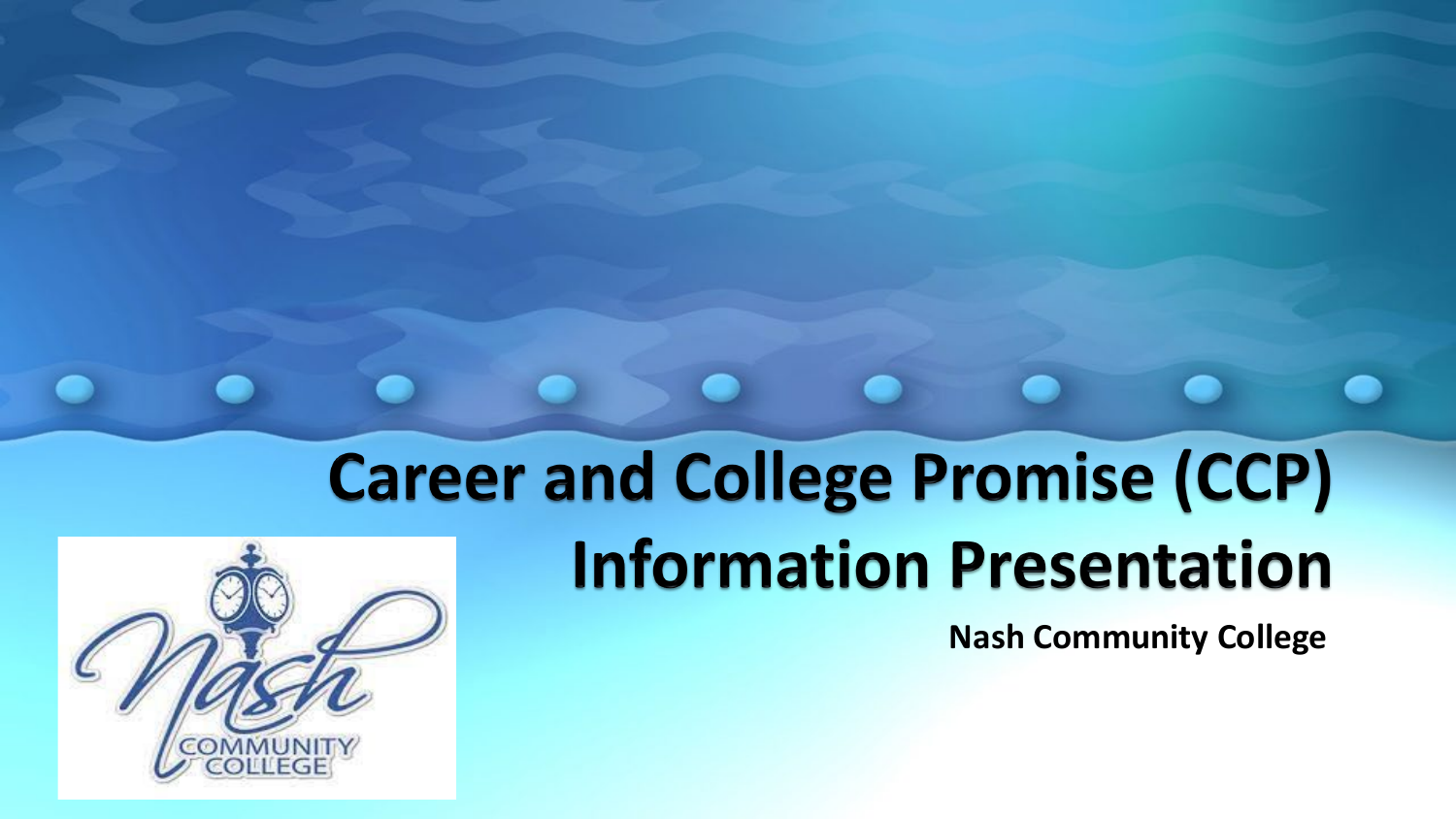Are you interested in getting a jumpstart on your career or college journey? If so, the Career and College Promise Program at Nash Community College is the place for you!

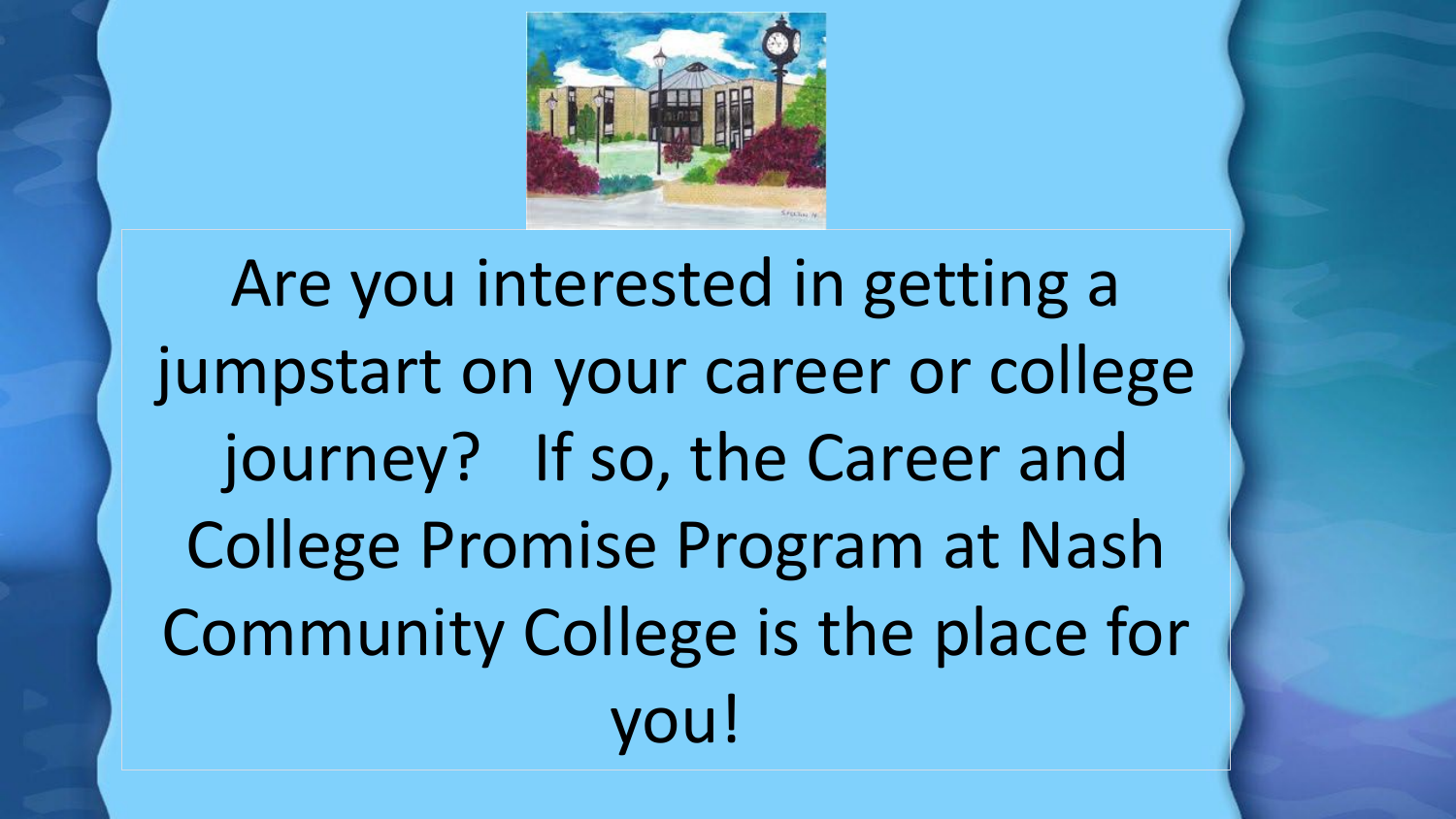### **Nash Community College is a wonderful place! Here are some interesting facts about this awesome institution…..**

- The college was founded in 1967 and is a public two-year post-secondary educational institution with an open door admissions policy.
- ◆ Approximately 12,000 citizens participate in programs at Nash Community College annually.
- The College is located on 111 acres midway between Nashville and Rocky Mount, NC
- The College employs approximately 500 full and part-time faculty and staff to provide administrative and instructional services to students.
- As a comprehensive community college, ninety-nine academic programs are offered,
- ◆ While the primary service area is Nash County, the convenient location attracts students from the surrounding counties of Edgecombe, Franklin, Wake, Wilson, and Halifax.
- ◆ Nash Community College's mascot is the Nighthawk.

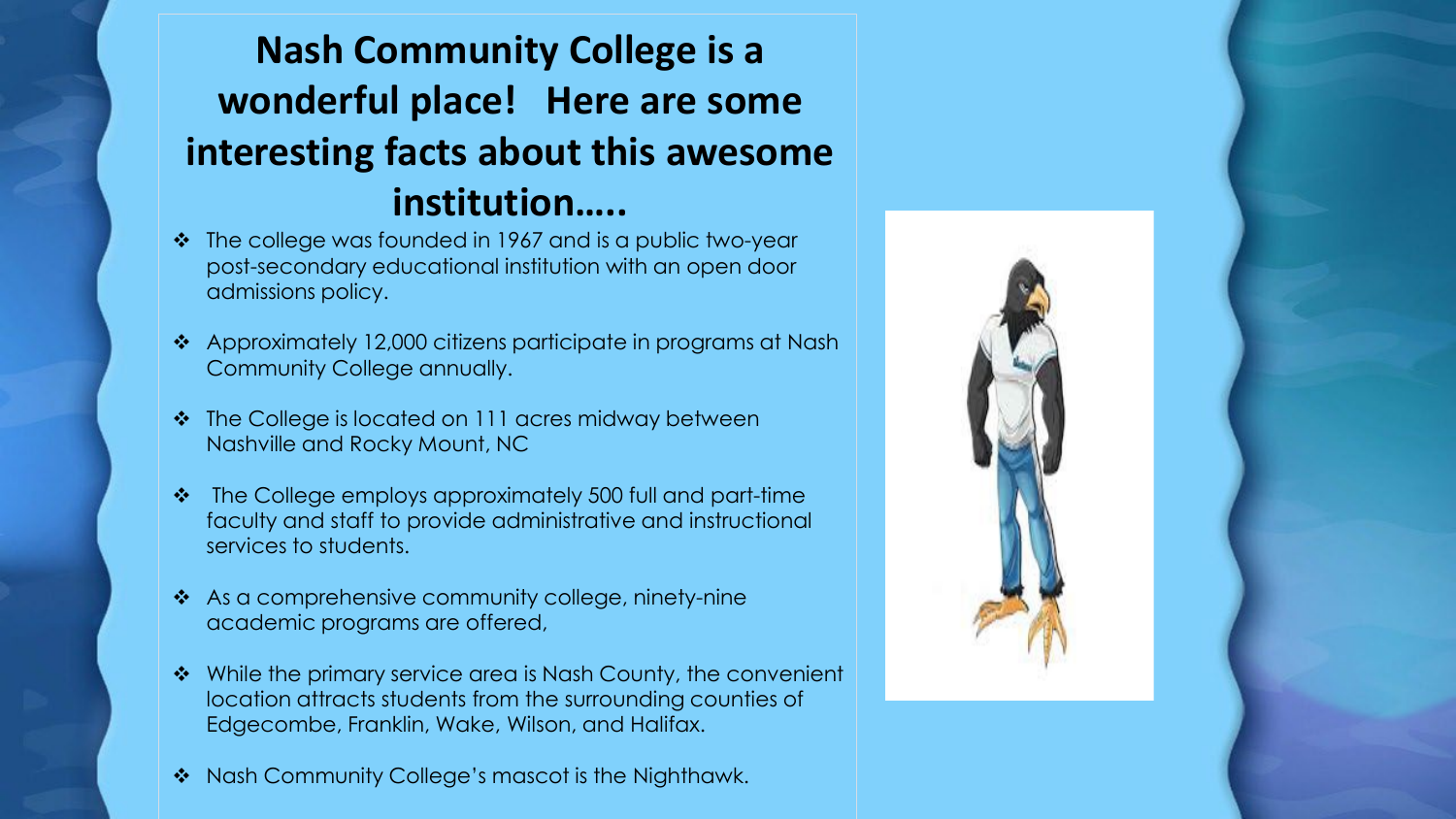## **CCP at Nash Community College**



One of the fabulous programs that Nash Community offers is the Career and College Promise Program, better known as CCP. CCP offers tuition free college classes to eligible high school students. Many of these courses transfer to 4-year institutions and help students start their college career with credits already on their transcript. CTE courses can be taken to earn job credentials and certificates, helping students become more versatile in the job market. Either way, the CCP Program is a wonderful opportunity for high school students to experience the rigors of college and explore a multitude of careers, all tuition free!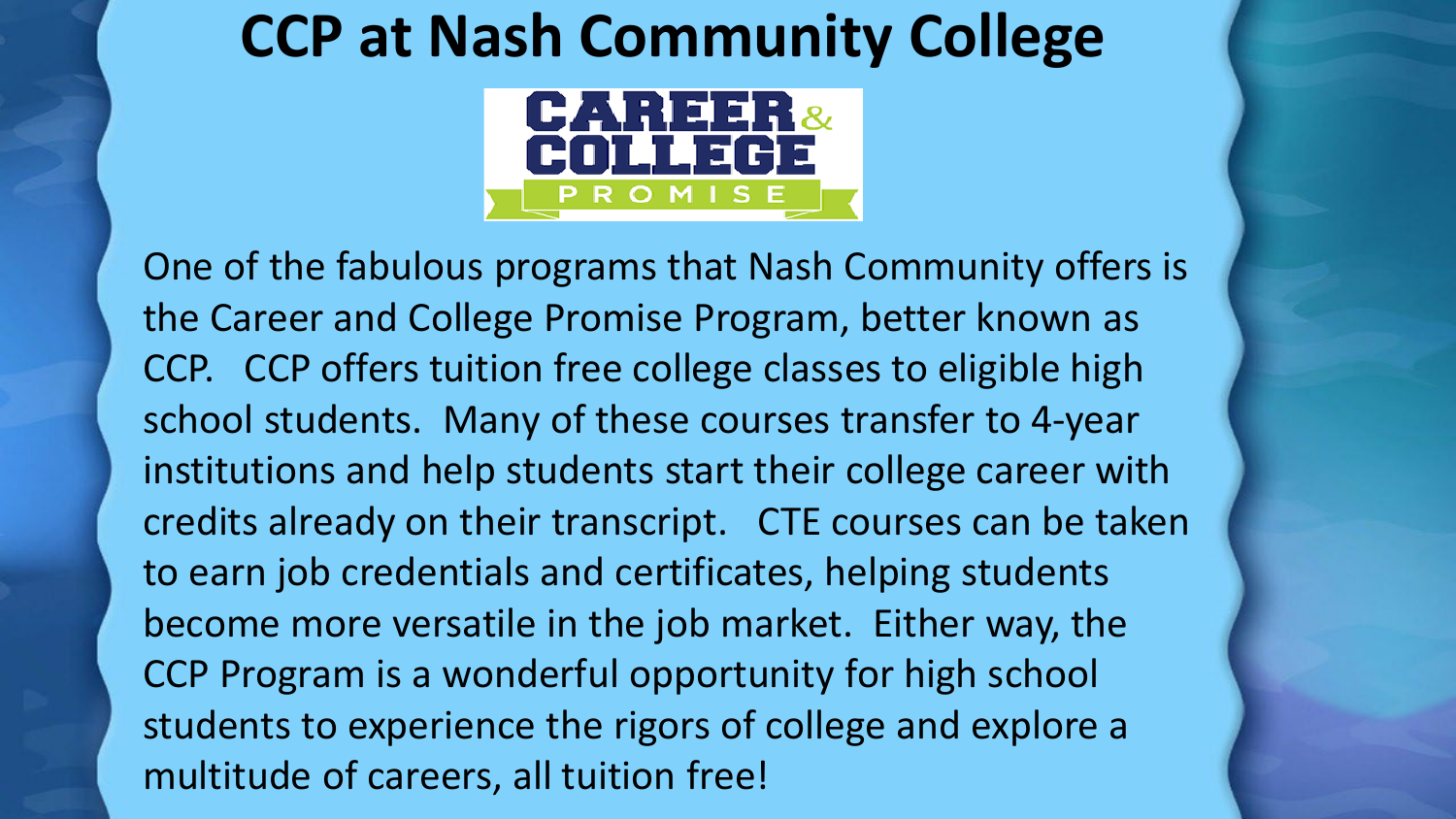# **So…what are the benefits?**

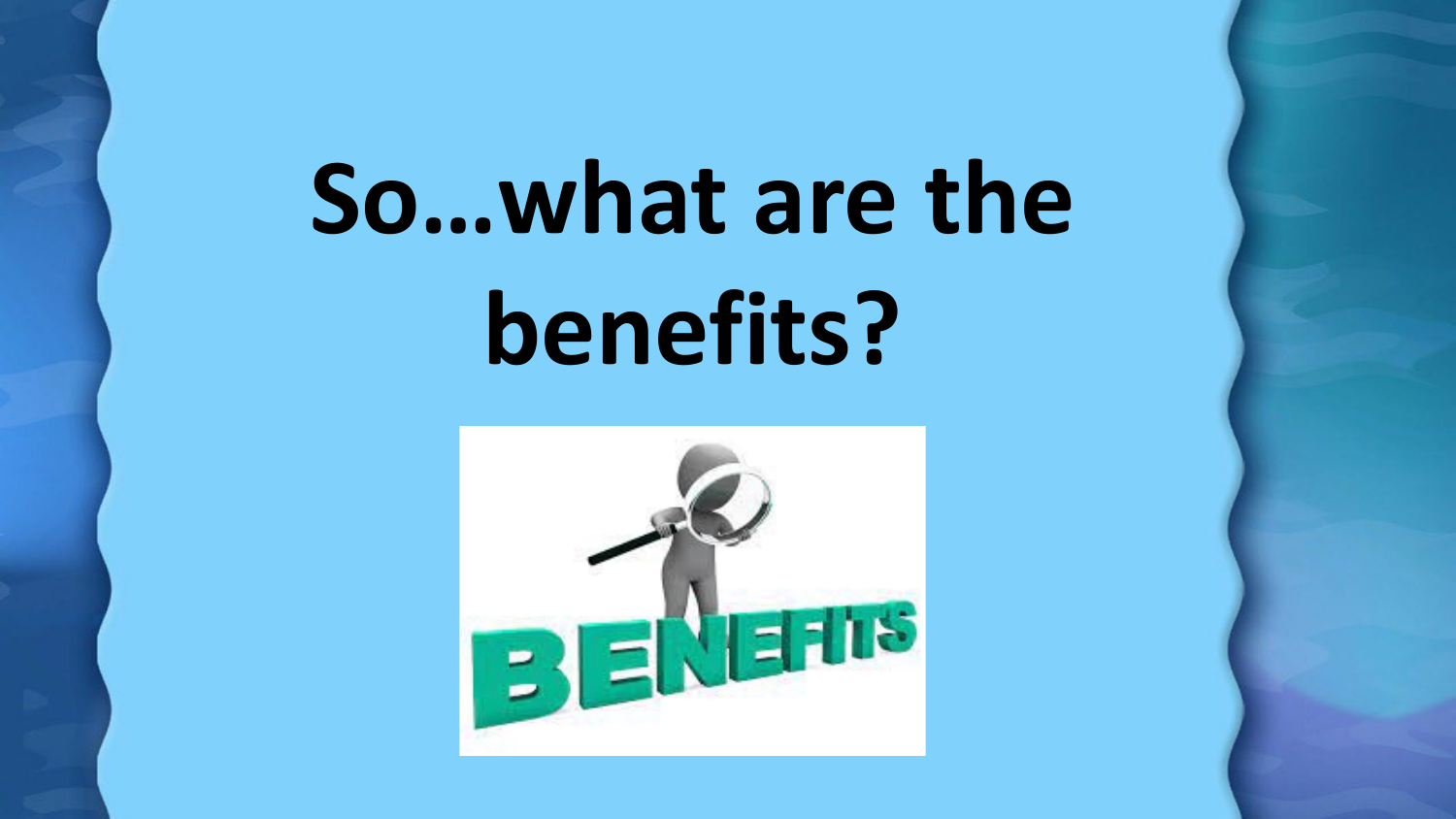### **Academic Benefits**

#### • **College Transfer Courses:**

Students who take college transfer classes earn tuition-free course credits toward a four-year degree through Nash Community College. Credit for all courses will transfer to all UNC institutions and many of NC's independent colleges and universities.

• **CTE Courses:** 

Students who take CTE courses also earn tuition-free course credits at Nash Community College toward an entry-level job credential, certificate, or diploma in a technical career.

### **Financial Benefits**

• Taking college classes while in high school can save THOUSANDS of dollars in tuition!

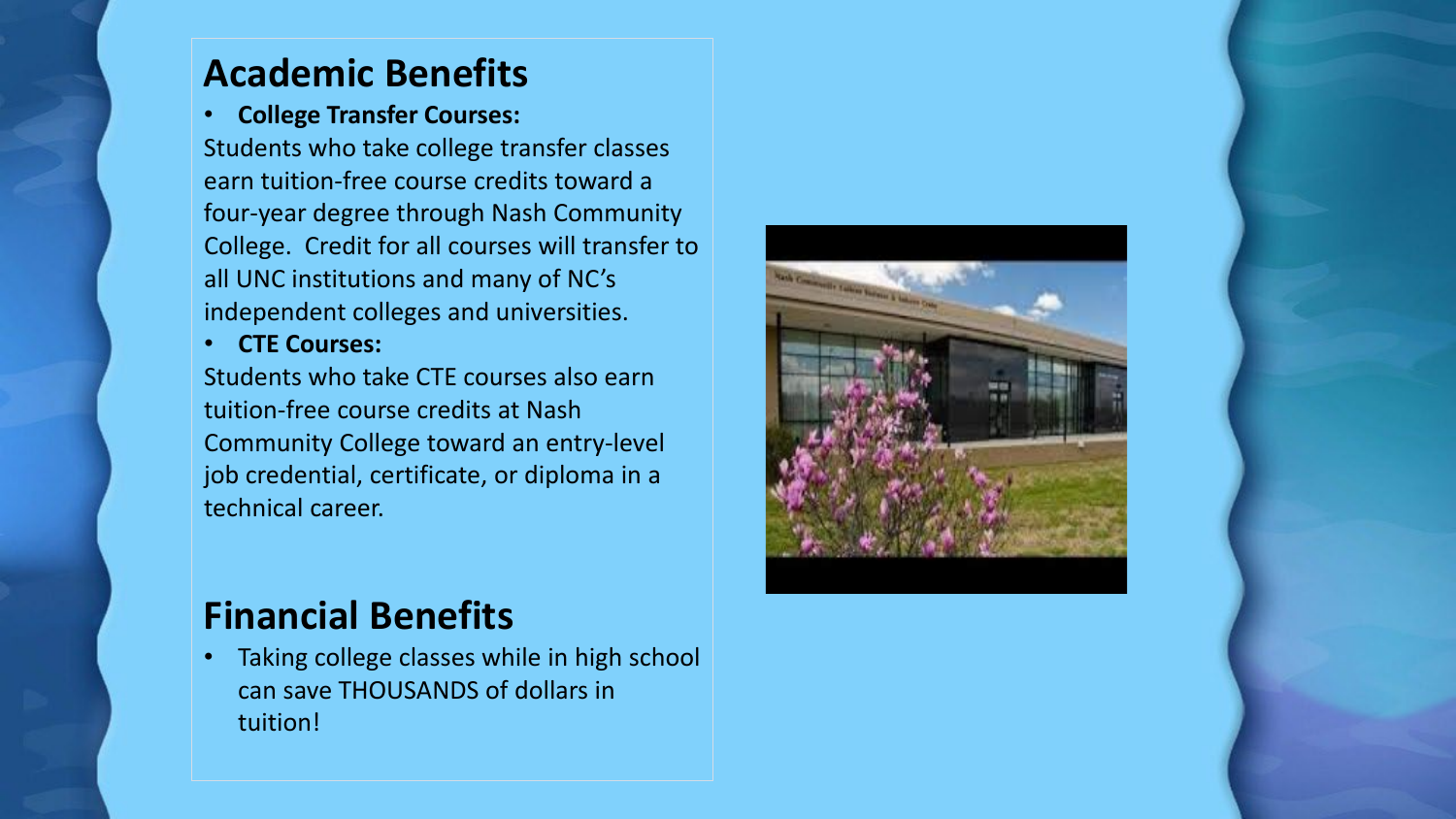# **Am I eligible?**

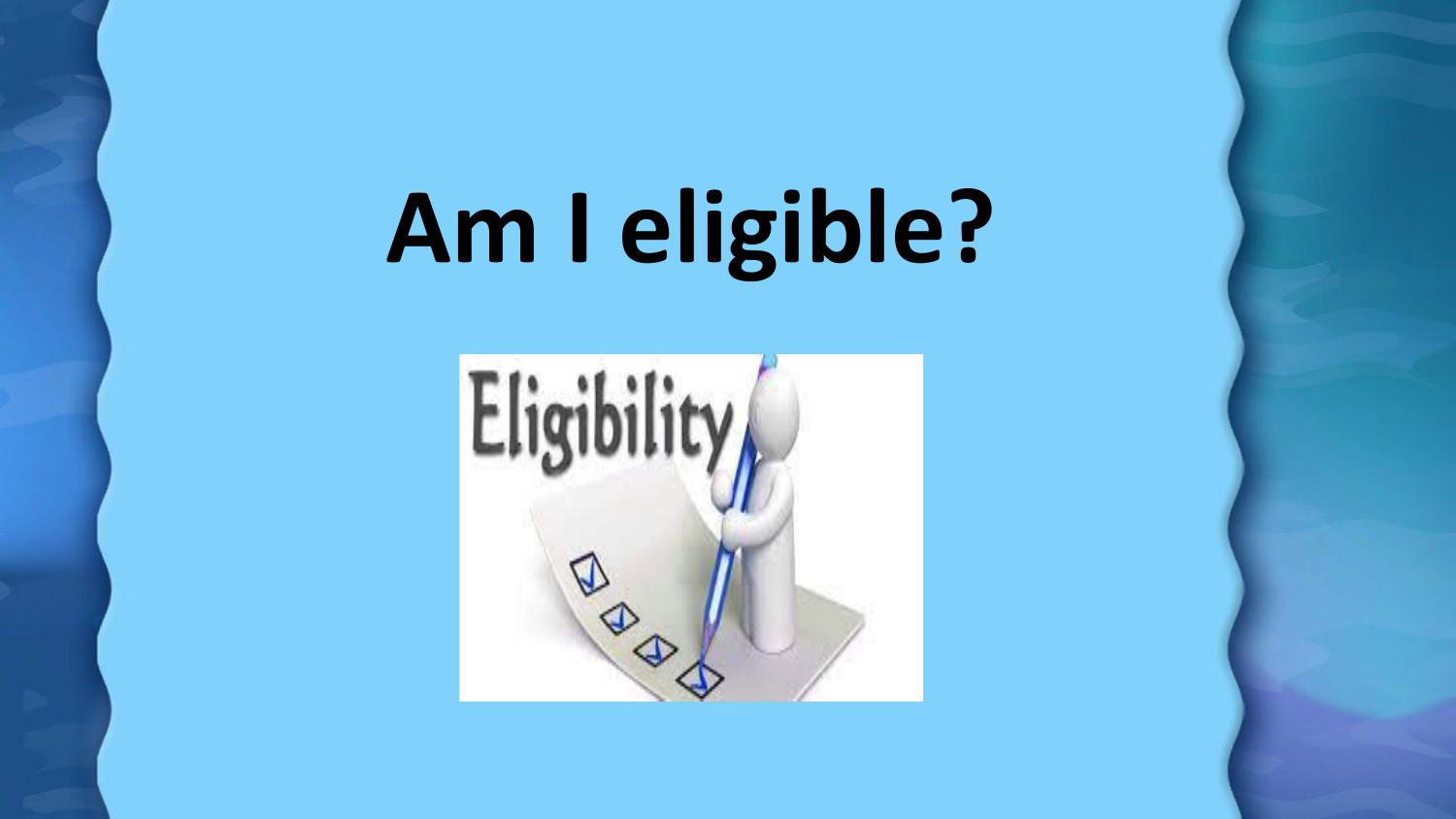## **Eligibility**

#### **Ninth and Tenth Grade High School Students:**

- ❖ Principal Recommendation
- ❖ Community College Recommendation
- Unweighted GPA of 2.8 on Official High School Transcript
- ❖ College Readiness Scores
- Parental Permission Form
- ❖ AIG Identified

#### **Eleventh and Twelfth Grade High School Students:**

- Unweighted GPA of 2.8 on Official High School Transcript
- ◆ May enter a CTE pathway with an unweighted GPA less than 2.8 with principal and college consent

#### **Maintaining Eligibility:**

- ❖ Continue to make progress towards high school graduation
- Maintain a 2.0 GPA in college coursework after completing two courses
- ◆ A student who falls below a 2.0 GPA after completing two college courses falls below the college's policy for satisfactory academic progress.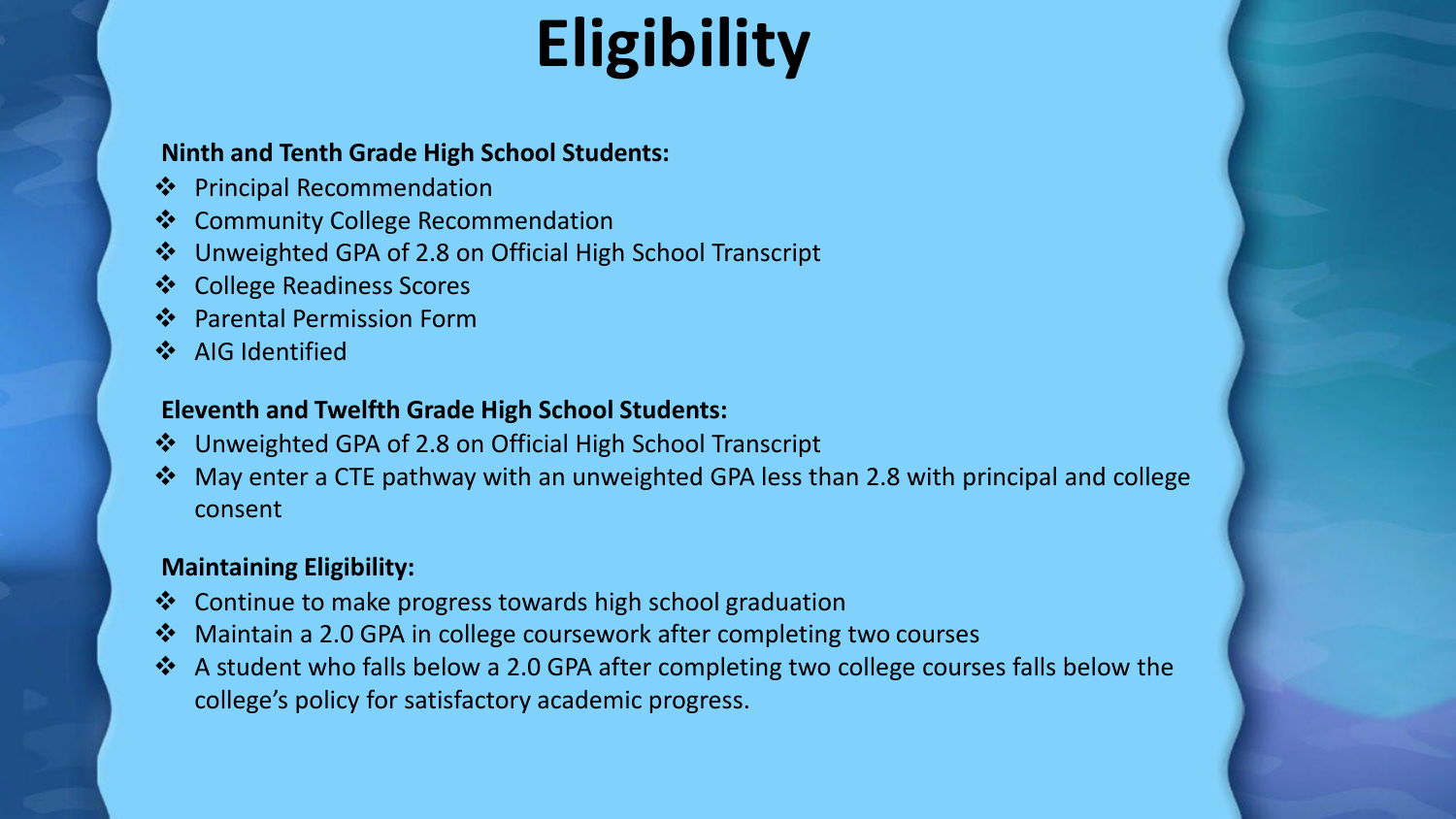# **Let's explore pathways!**

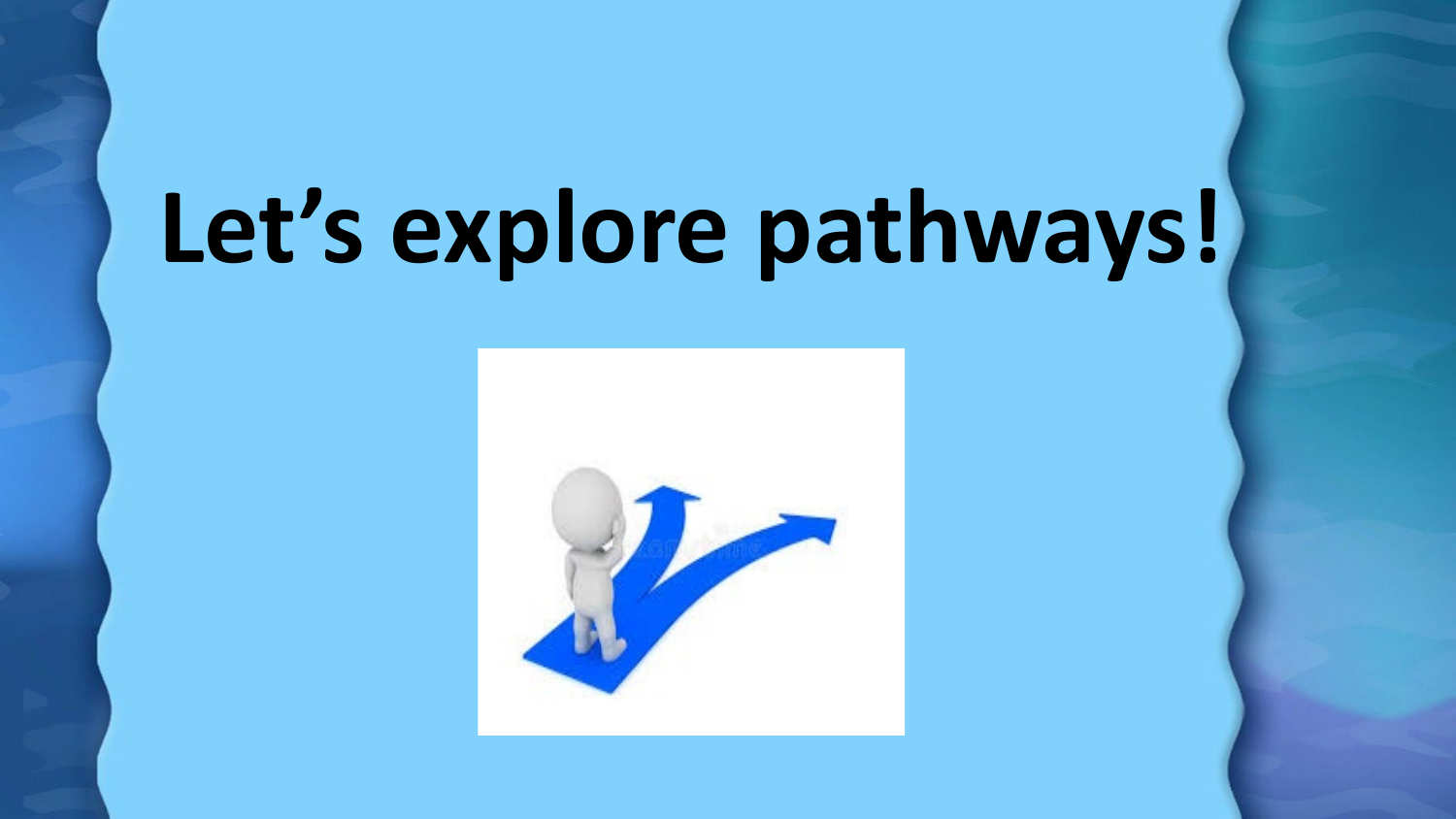## **Pathways**

The CCP Program is made up of two different types of pathways: College Transfer and Career and Technical Education. Pathways are checklists of courses that students may choose to take. Students are limited to courses within their chosen pathway(s). Students may enter…

• One college transfer pathway

-or-

• One CTE pathway

-or-

- Two CTE pathways (with special permission) -or-
- One college transfer pathway and one CTE pathway (with special permission)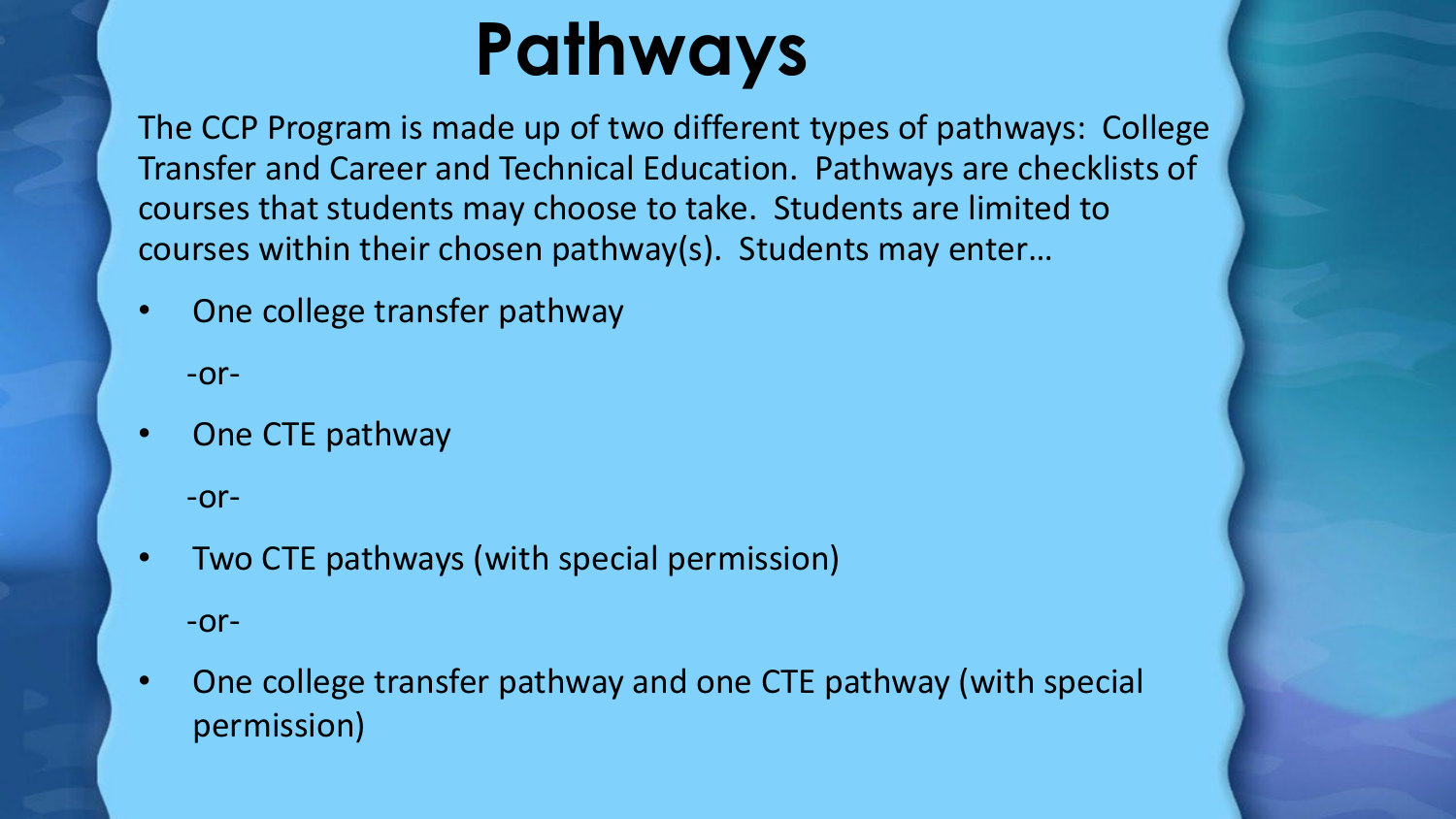## **College Transfer Pathways**

- ❖ Associate in Arts
- ❖ Associate in Engineering
- ❖ Associate in Nursing
- Associate in Science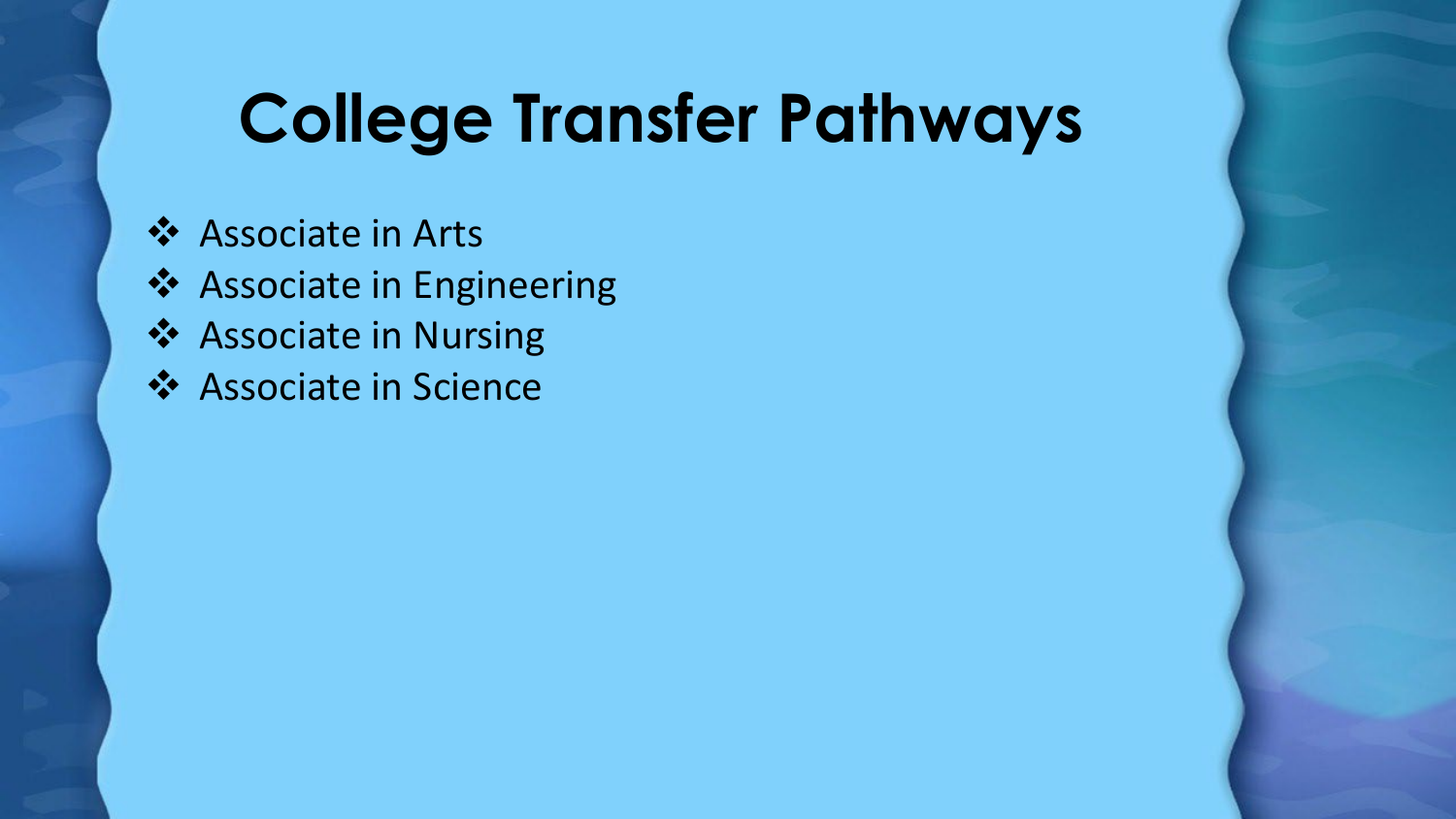## **CTE Pathways**

- ❖ Advertising and Graphic Design
- Automotive Systems–Brakes and Suspension
- Automotive Systems–Electrical Performance
- ❖ Broadcasting and Production Technology
- ❖ Business Administration
- Case Management (Students need a 2.8 unweighted GPA to enter this pathway.)
- ❖ Computer Engineering Technology
- Computer Integrated Machining
- ❖ Computer Programming
- Cosmetology
- ❖ Criminal Justice
- Cybersecurity
- Early Childhood
- ❖ Electronics Engineering
- Electrical Systems Technology-Electrical Wiring
- Electrical Systems Technology-Industrial Robotics
- ❖ Emergency Management
- ❖ Emergency Management-Fire
- ❖ Hospitality-Lodging Management
- ❖ Industrial Systems Technology
- ❖ Medical Office Administration
- ❖ Network Administration
- **❖** Welding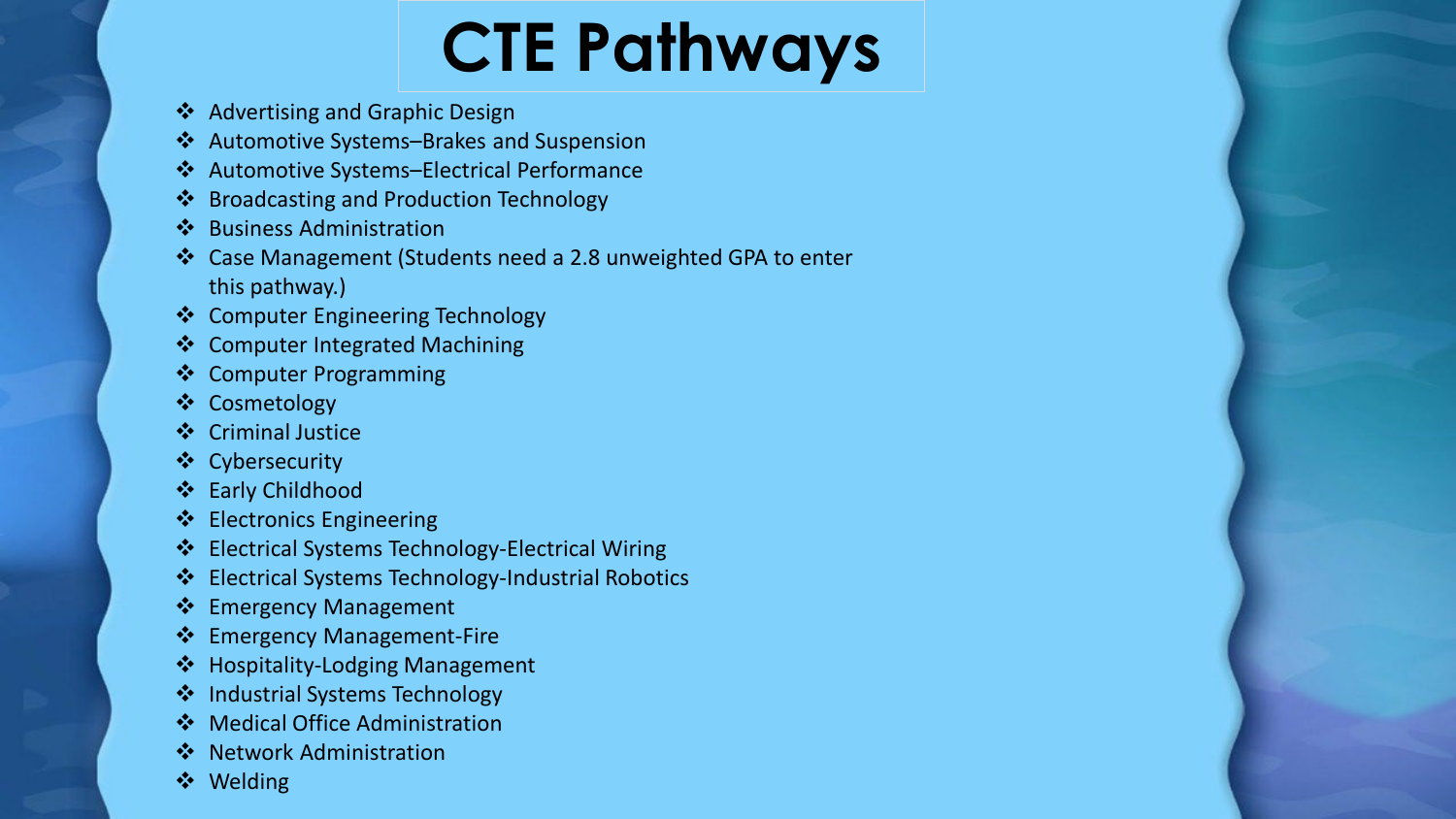# **How Do I Enroll?**

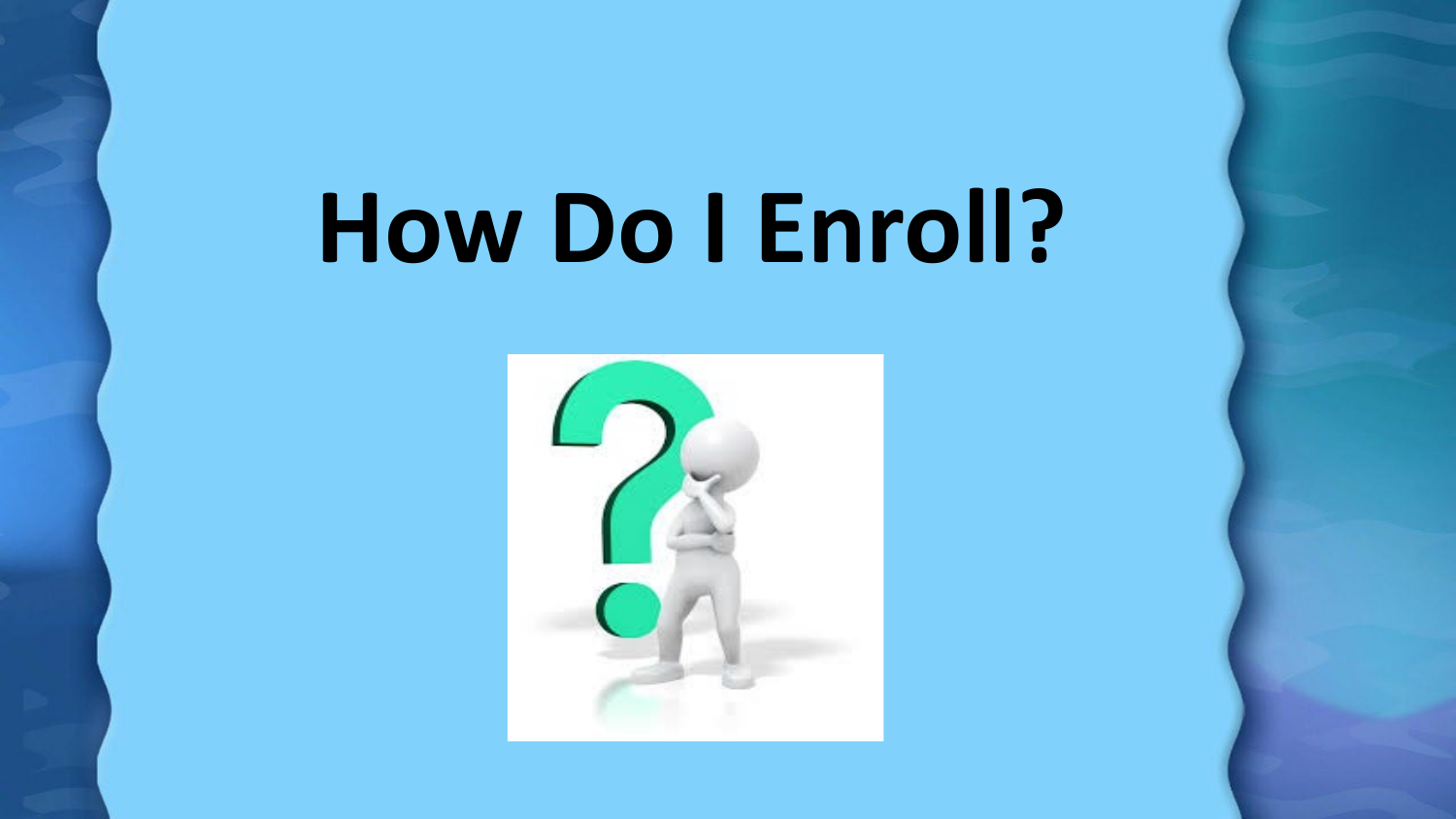## **Enrollment**

- **Step One:** Students contact their high school counselor. The counselor will directstudents to their assigned career coach at the community college.
- **Step Two:** Students complete the CCP application and submit to their assigned career coach, along with an official high school transcript.
- **Step Three:** Once the application is processed, the career coach will provide students with an ID number to use in setting up their Student Portal.
- **Step Four:** Students submit course requests with directions provided by their career coach.
- **Step Five:** The career coach will register students and send their schedule, along with directions on obtaining required course materials.
- **Step Six:** Students will participate in an orientation.
- **Step Seven:** Students will begin classes.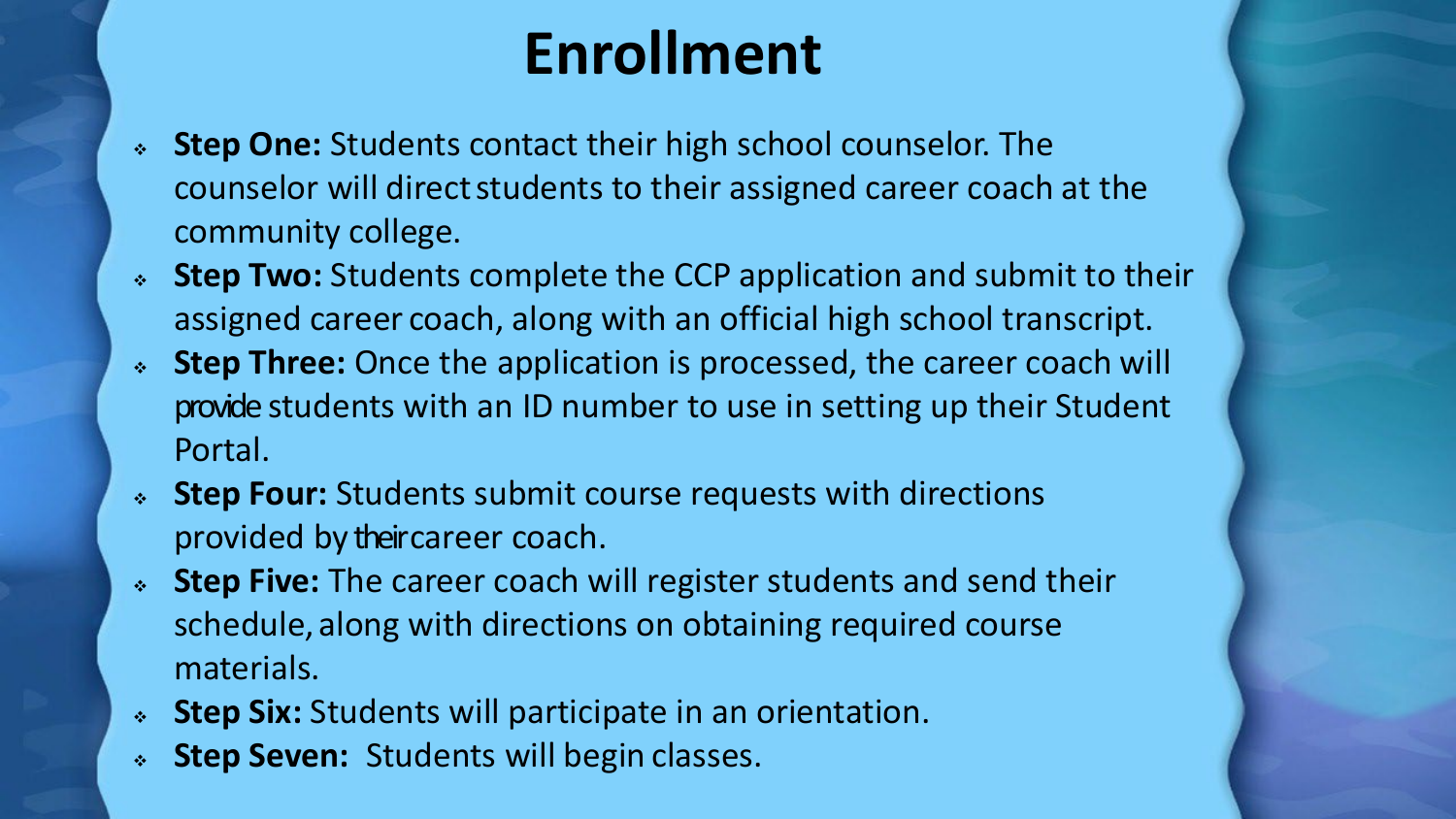## **Disability Services**

- As a part of enrollment procedures, students are responsible for communicating learning needs to the college.
- Counselors assist with admission and registration as needed, make referrals to, and work with agencies which serve the needs of students with disabilities. At the student's request, the ADA Coordinator will meet with the student to assess the individual needs, documentation, and determination of reasonable accommodations.
- $\triangle$  [Link to Disability Services](https://www.nashcc.edu/images/uploads/assets/Disability_Services_Guide_Book.pdf) Guidebook ◆ ADA Coordinator: Jason Rierson (252) 451-8260 [jlrierson804@nashcc.edu](mailto:jlrierson804@nashcc.edu))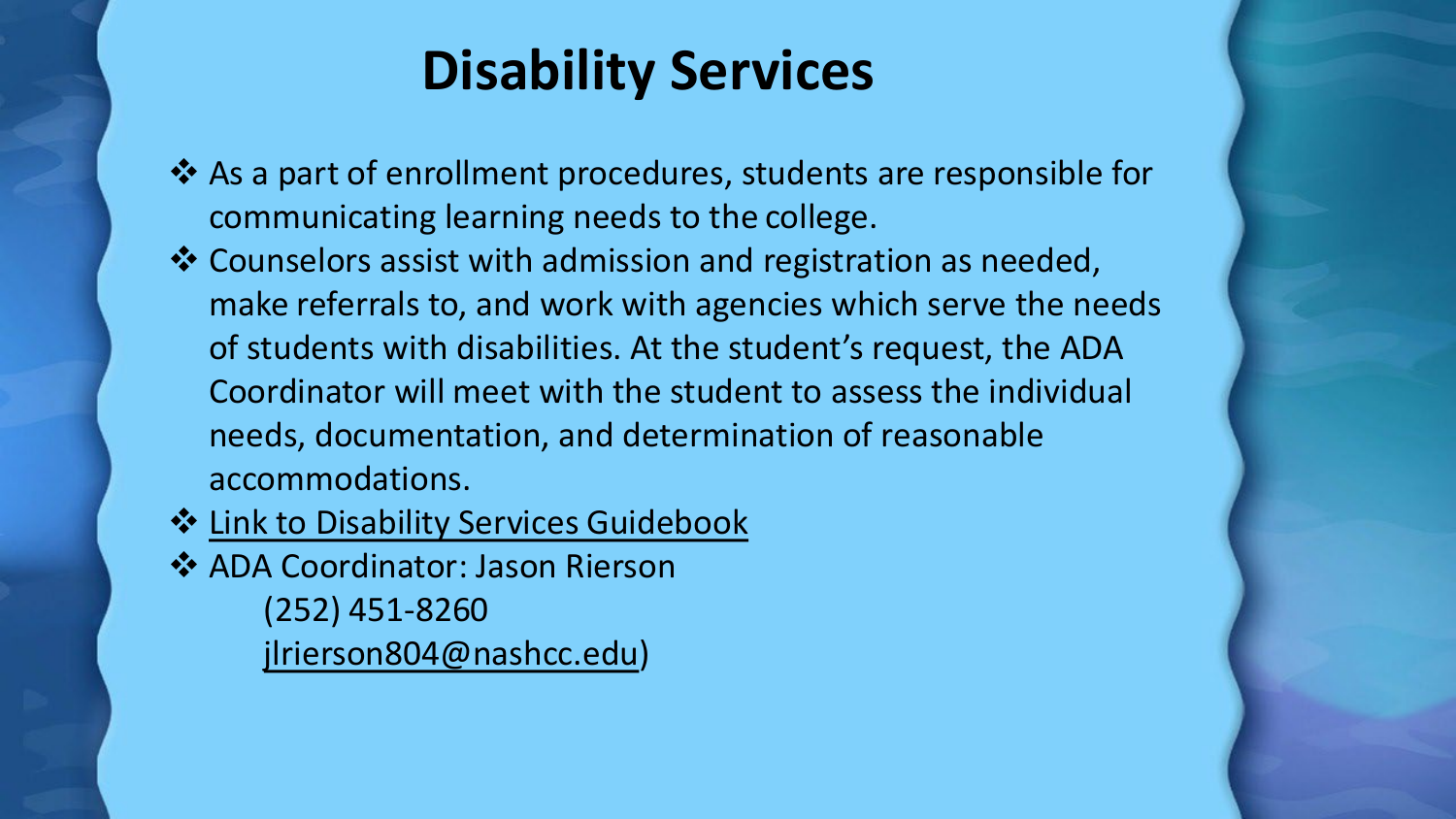### **FERPA:**

### **Family Educational Rights and Privacy Act**

Another important part of enrolling in college is understanding FERPA. FERPA is federal legislation that states instructors and college personnel cannot give out a student's academic records, accommodations and disabilities to anyone other than the student, including the student's parents. If a student wishes to have his/her parents receive information and be able to communicate with the college about his/her grades or other student-specific information, a FERPA form must be completed.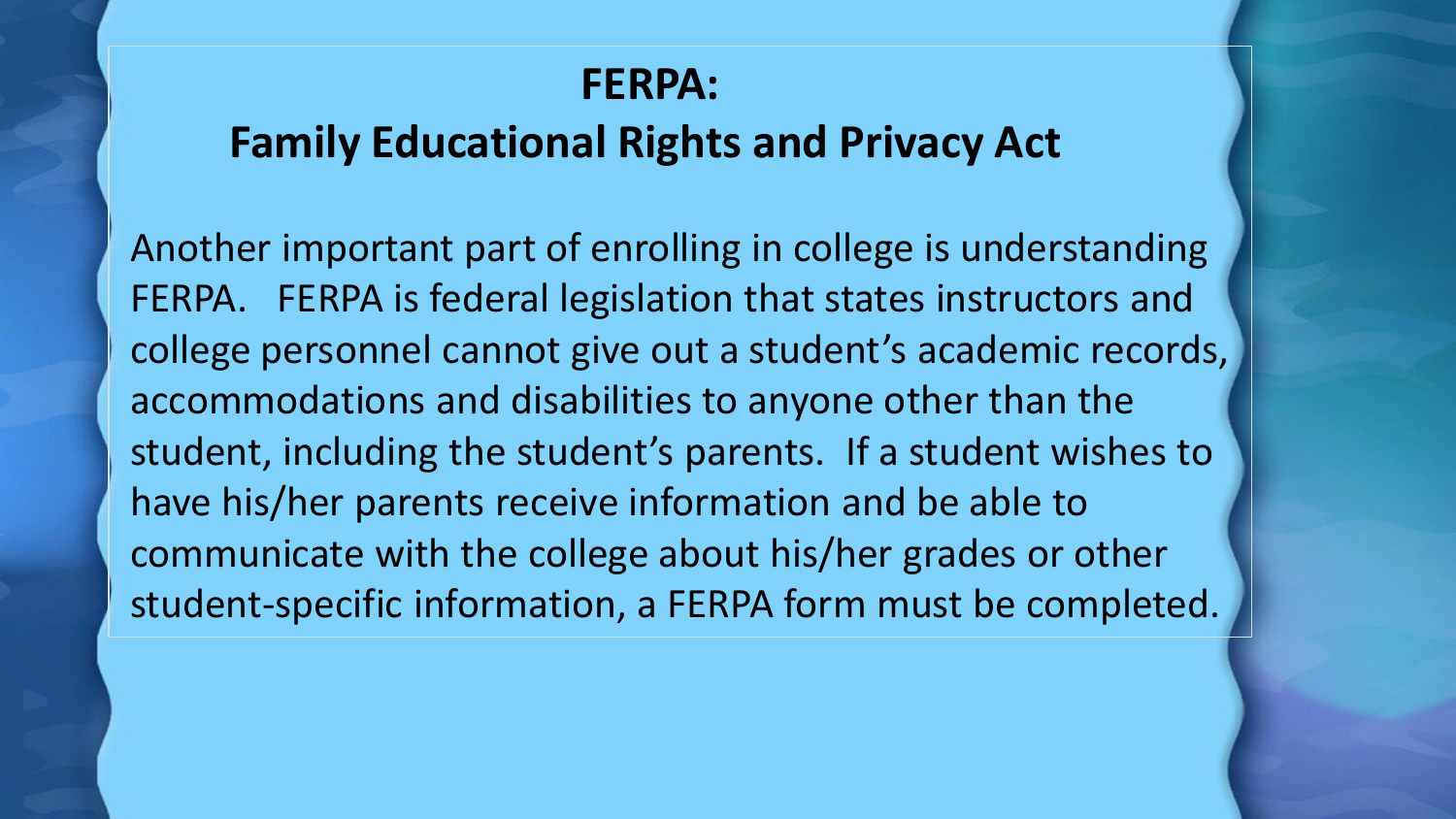### **Nash Community College Campus Resources**



There are many resources available to students enrolled at NCC!

- Campus Bookstore: Textbooks, NCC merchandise, and a wide range of items are available in the NCC Campus Store.
- Student Wellness Center (SWELL): The Student Wellness Center with clinical outreach counseling is one way NCC connects students with qualified professionals and community resources who can offer support.
- $\triangle$  Tutoring Services: An array of free tutoring services are available.
- †↑ Campus Library: The NCC Library provides collections, resources, and services to support academic success, professional development, life-long learning, and personal enrichment.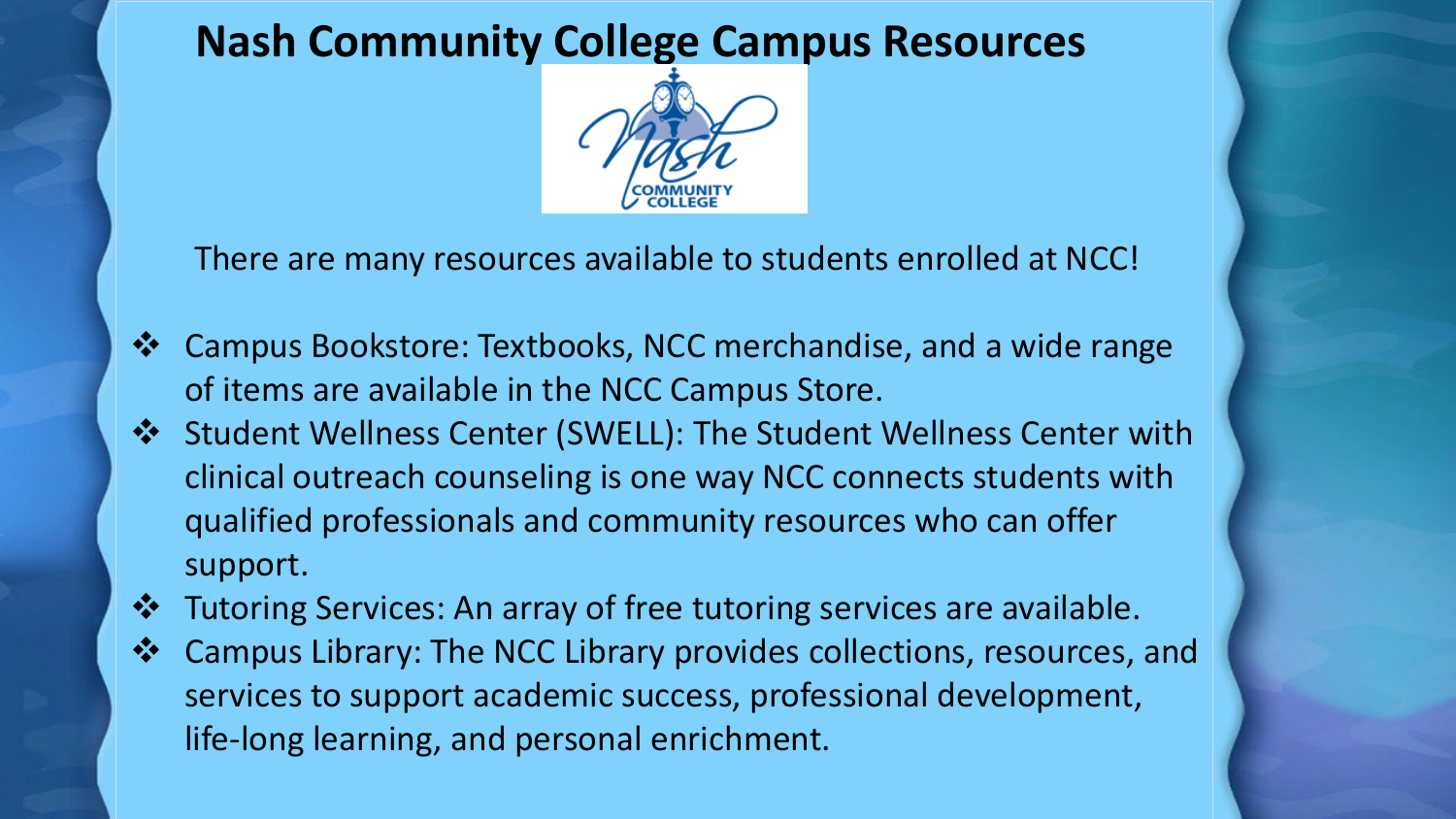# **Are Scholarships Available?**

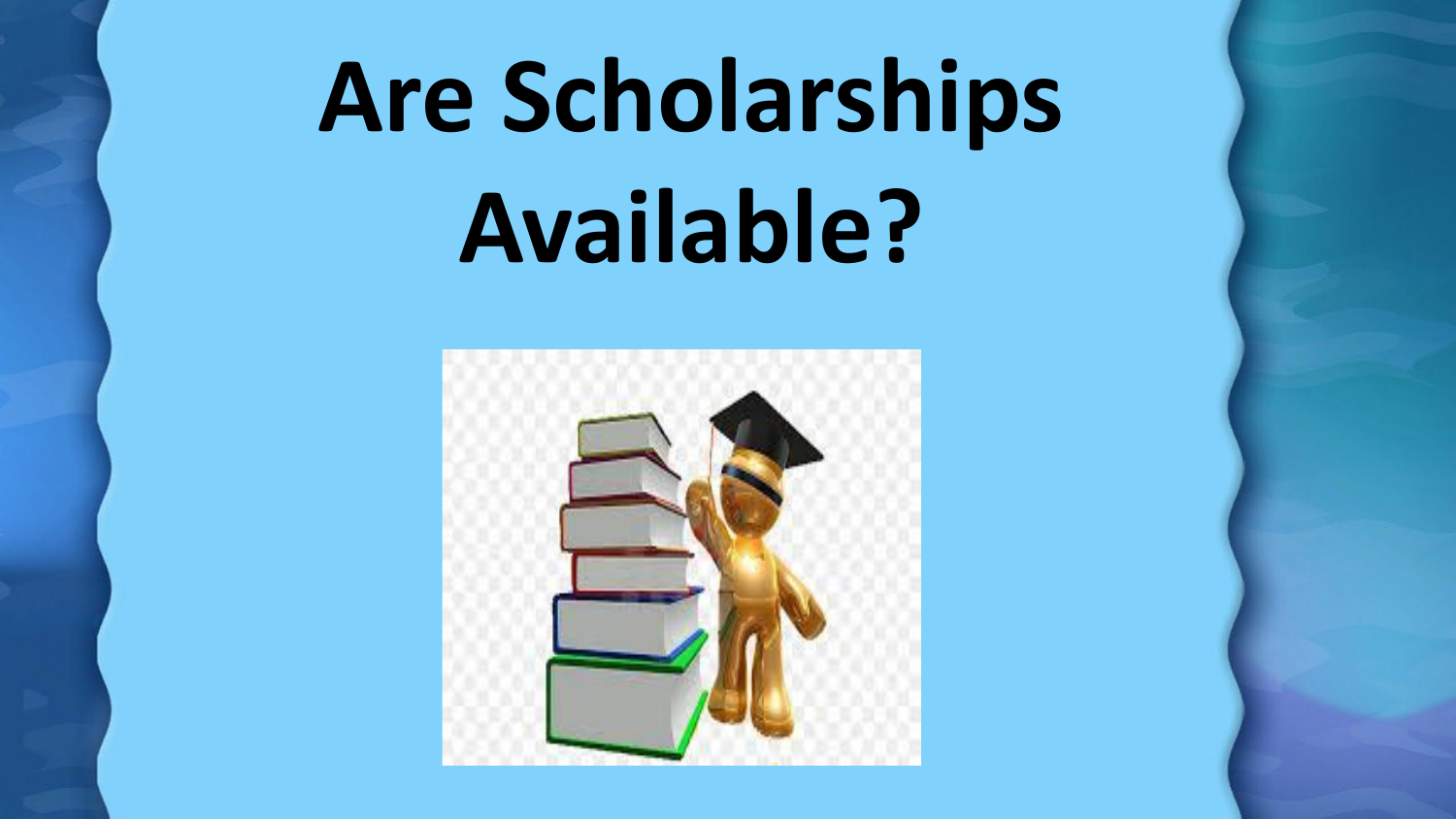### **Blue Love Scholarship**



Nash Community College is committed to lifelong success of its students. The Blue Love Scholars Program is aimed at helping individuals with their educational journey. This program is an effort to help students with the continued increases in college expenses. Applicants could qualify for up to two years of in-state tuition assistance.

The Blue Love Scholars Program is specifically designed to help qualifying high school graduates with tuition assistance. The scholarship can only be applied to two-year degree programs. Funding for the Blue Love Scholars Program is contingent on all source of student funds available including state and federal aid, NCC scholarships and other NCC funds. Funding will be awarded in the above order.

*The application process opens in mid-March*. The application packet will include a completed application, official transcript showing status as a junior or senior, qualifying test scores (for the College Transfer Pathways). Home school students must also provide a copy of the Official Non-Public School Registration Card. Students may choose one College Transfer Pathway, one or two CTE pathways, or a combination of one College Transfer and one CTE pathway.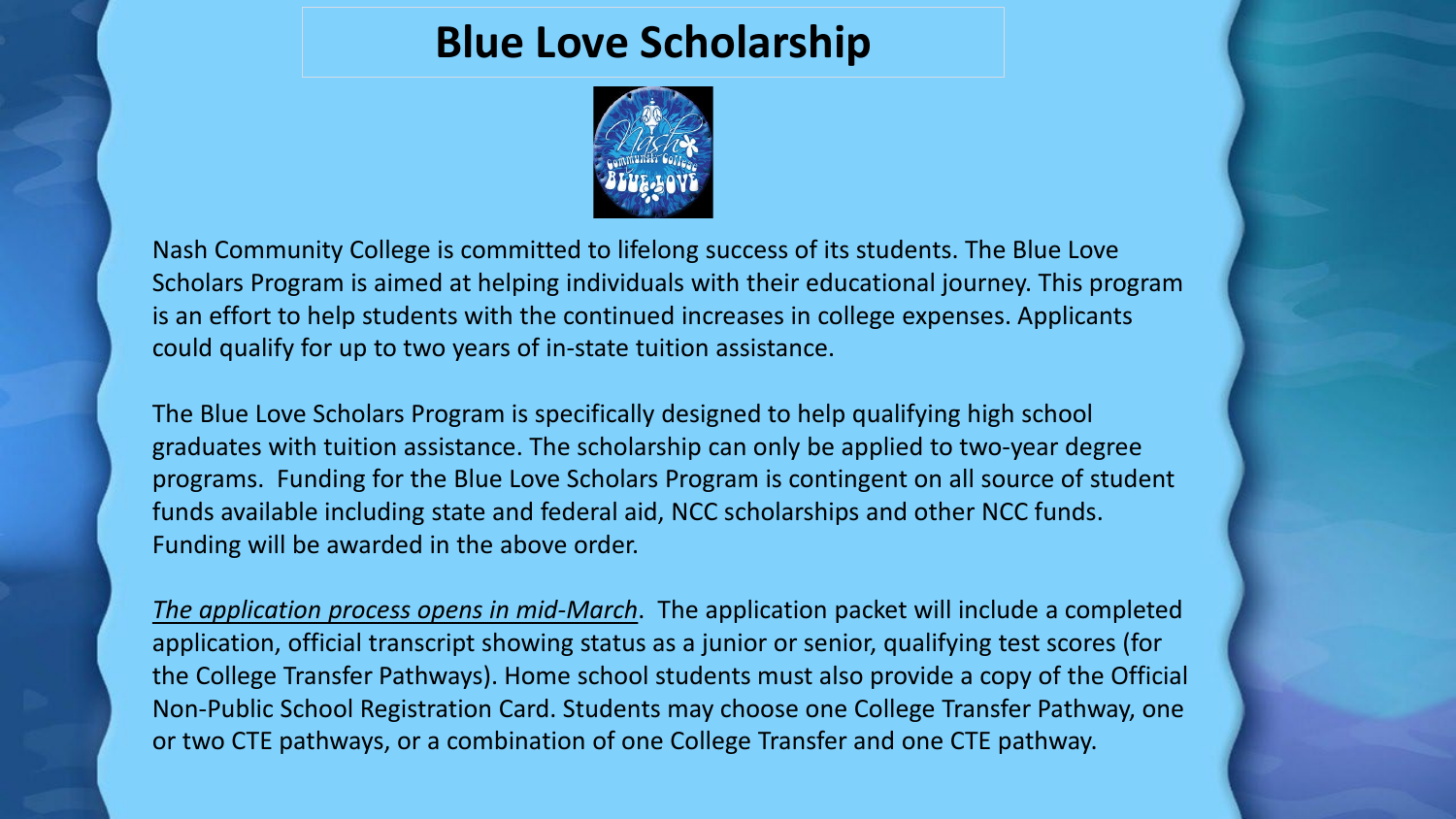# **Are There College Transfer Opportunities?**

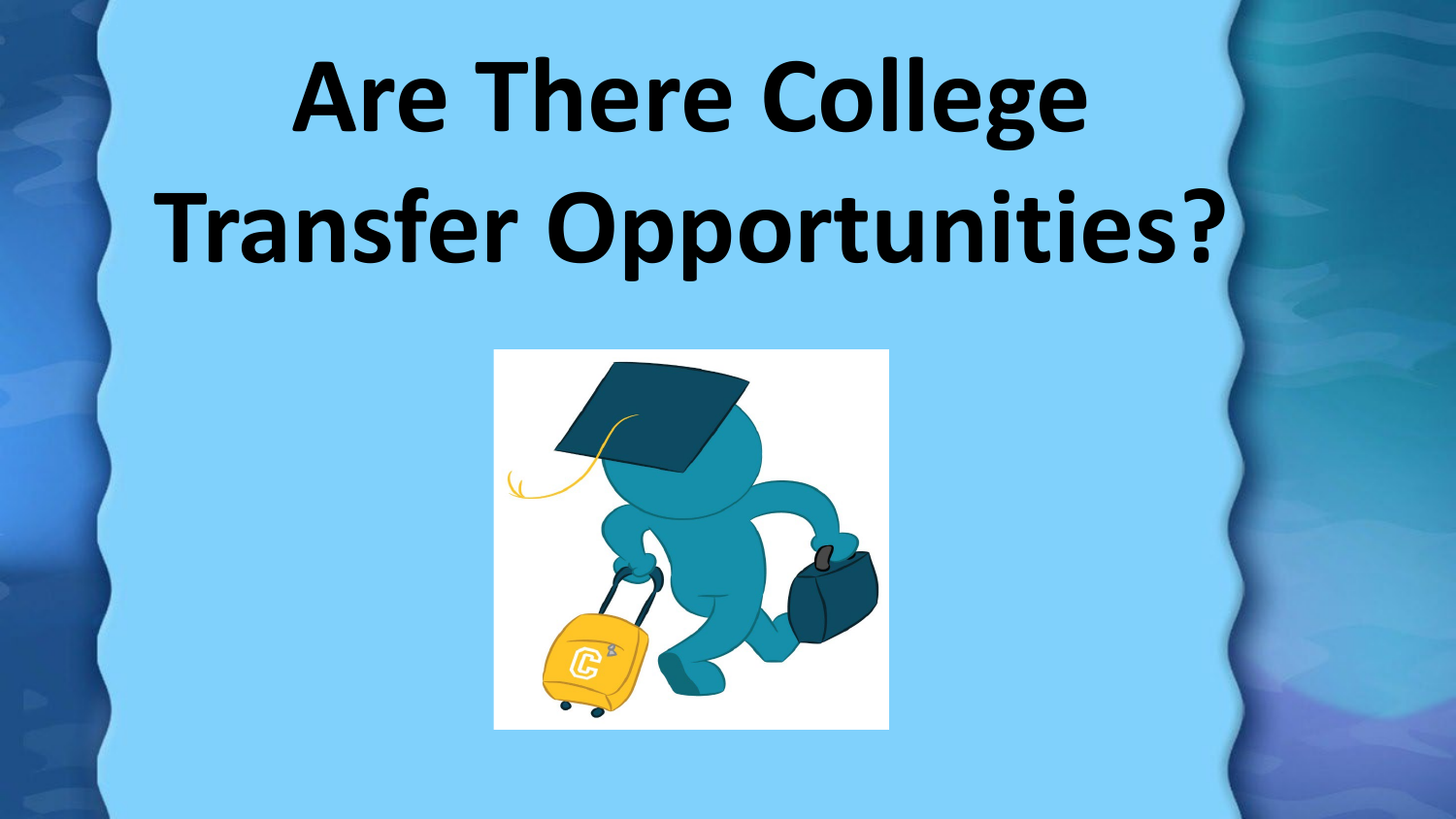### **College Transfer Opportunities**

Nash Community College has partnerships with many local colleges and universities, including North Carolina Wesleyan College, East Carolina University, UNC-Wilmington, and North Carolina State University. Two of our most popular programs are NCSU C3 and ECU Pirate Promise.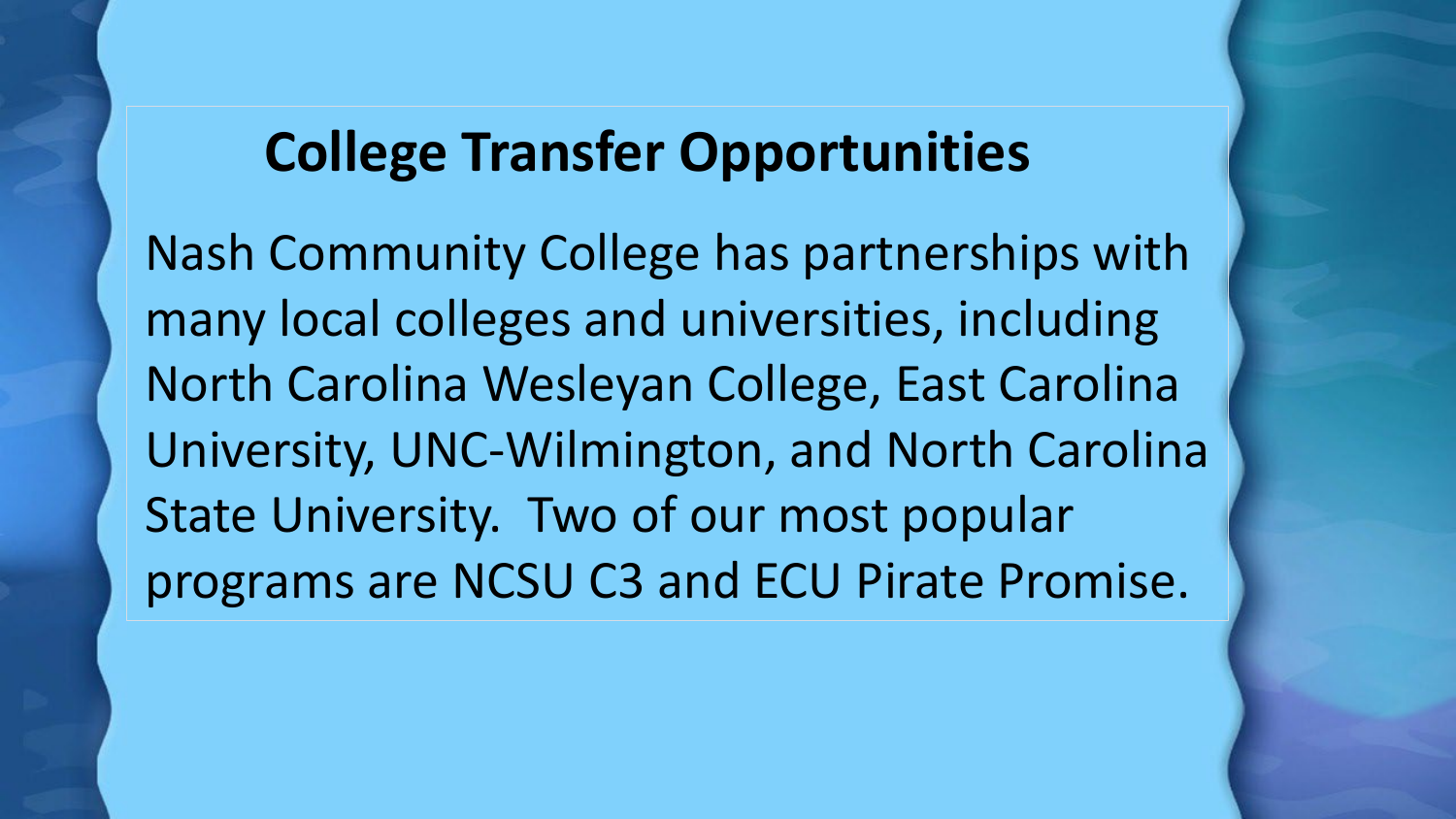### **NCSU C3 Program**



The Community College Collaboration (C3) is a dual-admission program between NC State and 13 community college partners. C3 is open to students immediately after completing high school who have successfully completed at least three classes at Nash Community College. Students admitted into the C3 Program will attend Nash Community College tuition-free to attain their associate's degree.

The C3 application opens in the fall, typically in November, and is open until June 1st. Admission is on a rolling basis and students will be notified within 4 weeks after they complete their application. C3 students will have the opportunity to participate in social events and academic programming on NC State's campus. Many of the community college partners will also host C3 events on their campuses. C3 students will be assigned an NC State advisor while they are completing their associate degree at one of our participating community colleges. Advisors will be assigned during the student's first term in C3. However, while NC State advisors are here to support you during your time in C3, your primary advisor.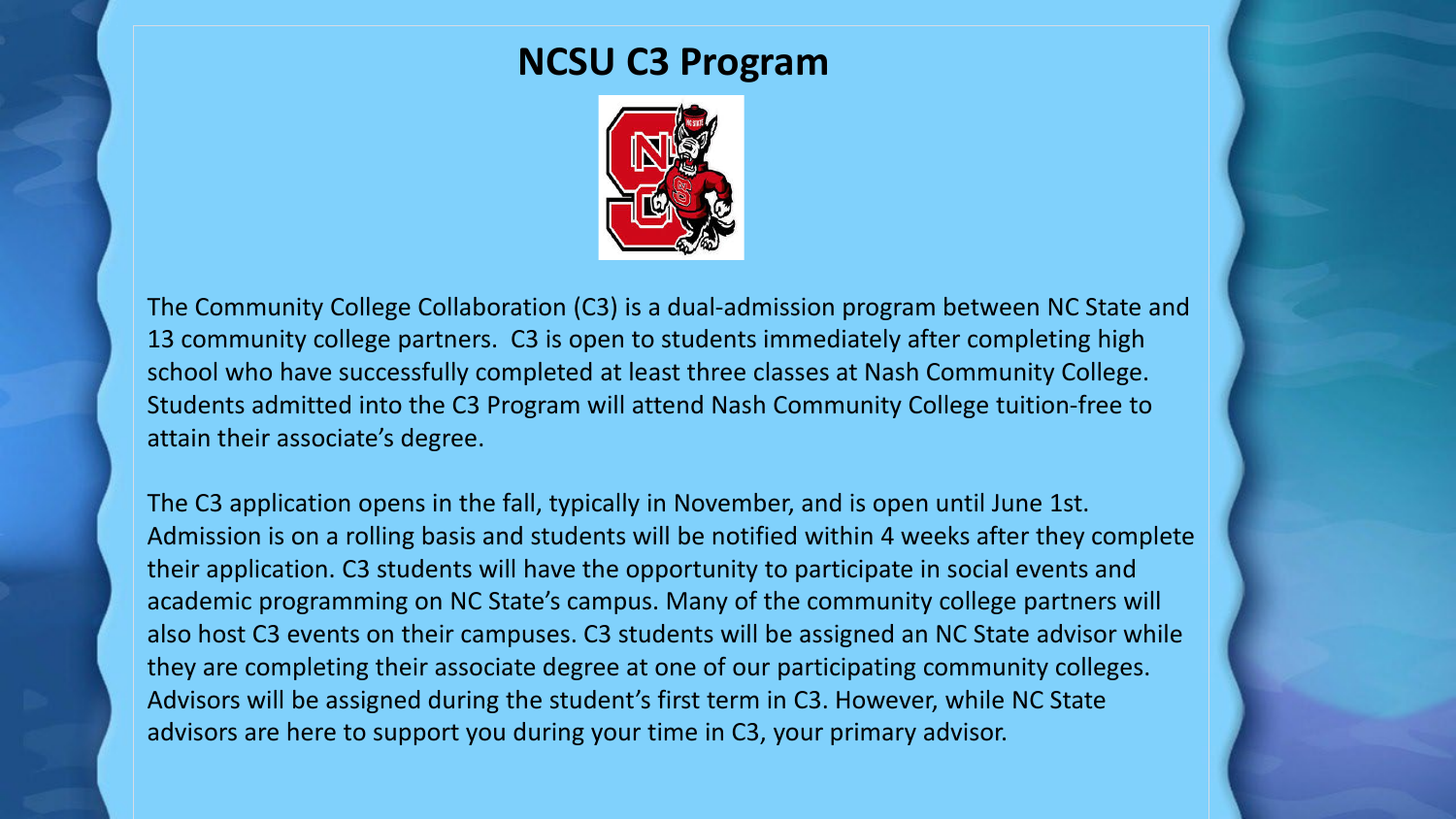### **ECU Pirate Promise**



Prepare for your future: join the Pirate Nation with Pirate Promise. This transfer program is for students who are in their first year of coursework at their community college to attend special events, receive advising assistance, and support before they apply to ECU. Pirate Promise is open to students immediately after completing high school who have successfully completed at least three classes at Nash Community College. Students admitted into the Pirate Promise Program will attend Nash Community College tuition-free to attain their associate's degree. The program provides advising assistance and support before applying to ECU, as well as guaranteed admission and a waived application fee.

#### Benefits include the following:

A dedicated transfer coach

#### ECU 1 Card

Access to resources such as Career Services, the Writing Center, Financial Aid and ECU libraries Access to athletic events, campus recreation and other campus events Guaranteed admission to ECU and a waived application fee with your associate degree (+2.5 GPA)